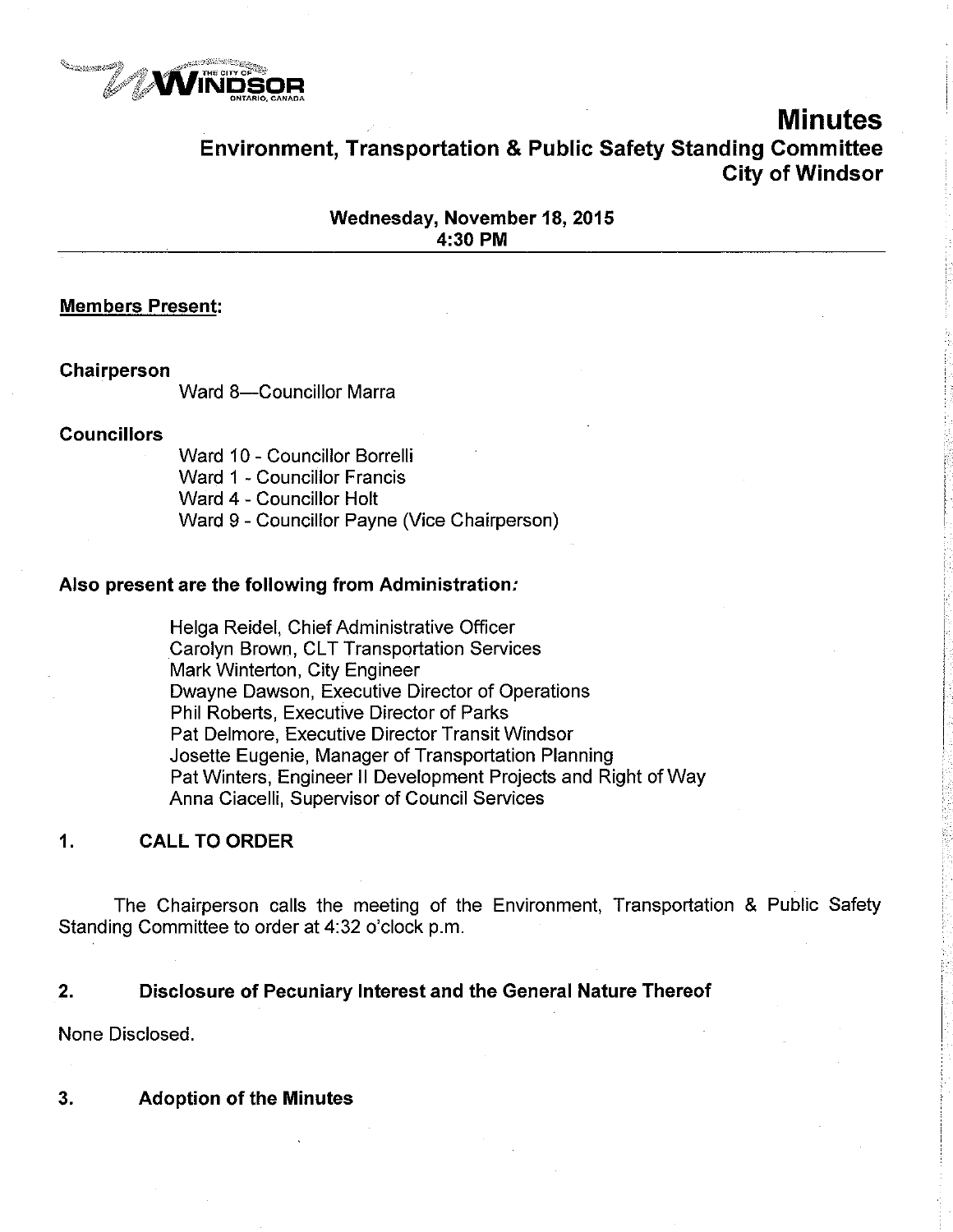# 3.1. Minutes of the ETPS Standing Committee meeting held October 21,2015

Moved by: Councillor Francis Seconded by: Councillor Holt

> That the Minutes of the Environment, Transportation and Public Safety Standing Committee meeting held October 21, 2015 BE APPROVED as amended to correct Item 4-Additional lnformation for Report No. 291 of the Environment, Transportation & Public Safety standing Committee (Parking Control Changes Policy) to indicate seconded by Councillor Borelli, and Councillor Holt voting nay.

Carried.

Agenda ltem: SCM 1112015 Clerk's File:

# 4. REQUEST FOR DEFERRALS, REFERRALS ORWITHDRAWALS

None requested.

# 5. COMMUNICATIONS

None presented.

# 6. PRESENTATIONS AND DELEGATIONS

See administrative Items below.

# 7. COMMITTEE MATTERS

# 7.1. Minutes of the Windsor Licensing Commission meeting held October 28, 2015

Moved by: Councillor Francis Seconded by: Councillor Borrelli

Decision Number: ETPS 316

That the Minutes of the Windsor Licensing Commission meeting held October 28, 2015 BE RECEIVED for information.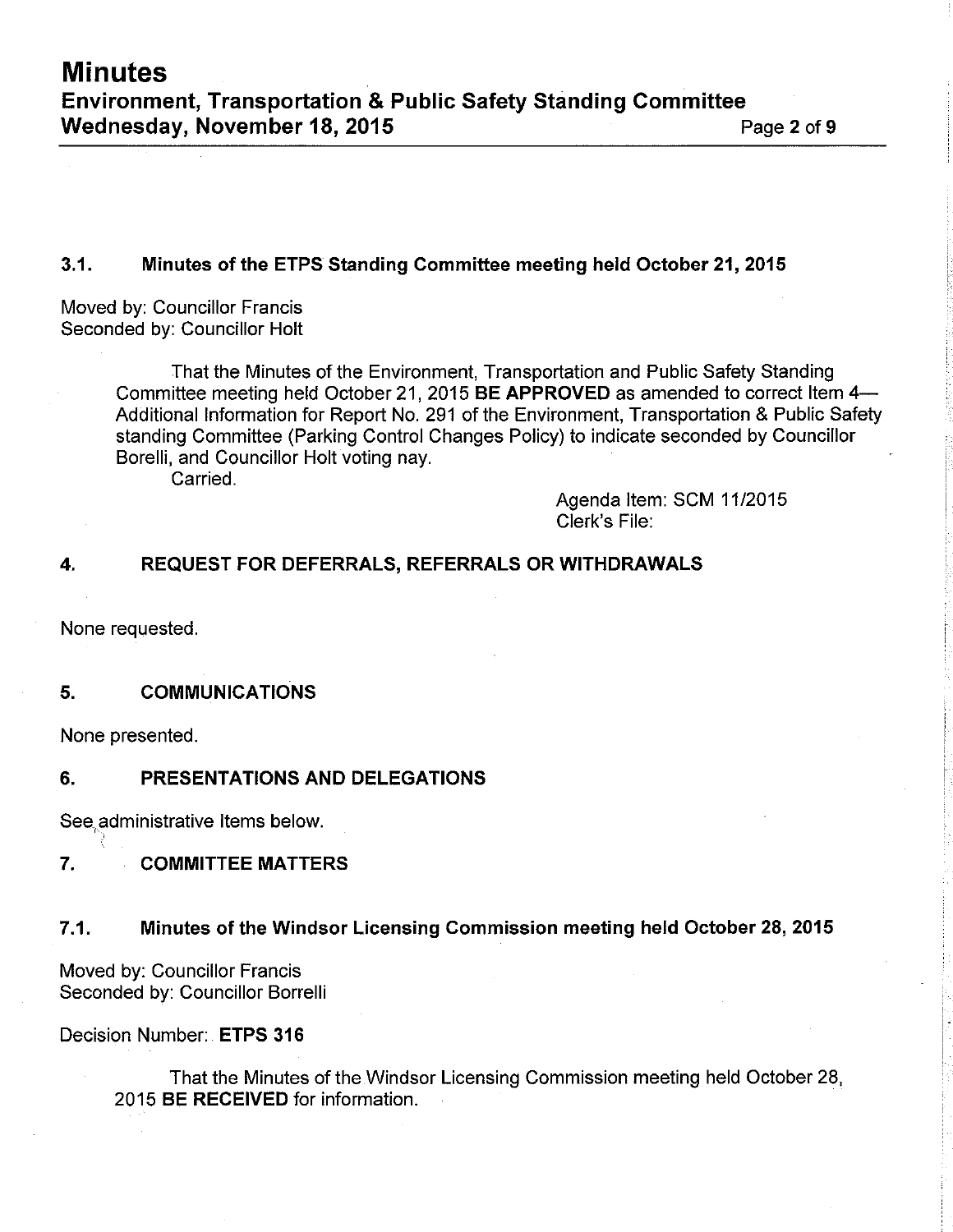# **Minutes** Environment, Transportation & Public Safety Standing Committee Wednesday, November 18, 2015 **Page 3 of 9** Page 3 of 9

Carried.

Agenda Item: SCM 10/2015 Clerk's File:

# 7,2, Minutes of the Transit Windsor Advisory Gommittee meeting held October 7, 2015

Moved by: Councillor Francis Seconded by: Councillor Borrelli

Decision Number: ETPS 317

That the Minutes of the Transit Windsor Advisory Committee meeting held October 7, 2015 BE RECEIVED for information. Carried.

> Agenda Item: SCM 12/2015 Clerk's File:

#### 8. ADMINISTRATIVE ITEMS

### 8.1. On-Street Parking Modifications to Chilver Road - Richmond Street to Niagara Street

Anne Dumouchelle, area resident, appears before the Environment, Transportation and Public Safety Standing Committee and provides information on the steps she has taken regarding the request to remove alternate side parking from her neighbourhood. She has circulated a petition which resulted in 97% neighbour support. She is in favour of single side parking on the East Side of Chilver Road all year long. The area is grateful for the street sweeping and would like it to continue even if the parking is altered.

Administration indicates the street sweeping will continue even though parking is on one side it will just be intermittent between the parked cars as is allowable.

An inquiry is made on how to mitigate the risk in the report. Administration indicates that they would rely on residents to clear sewers where there is no access by street sweepers, in terms of clearing leaves, debris, etc.

Councillor Francis reiterates that the street will not be losing the street sweeping. Administration confirms that the street sweeping will continue. Councillor Francis inquires whether a communication can be sent out to residents to mitigate risks, clear sewers etc. Administration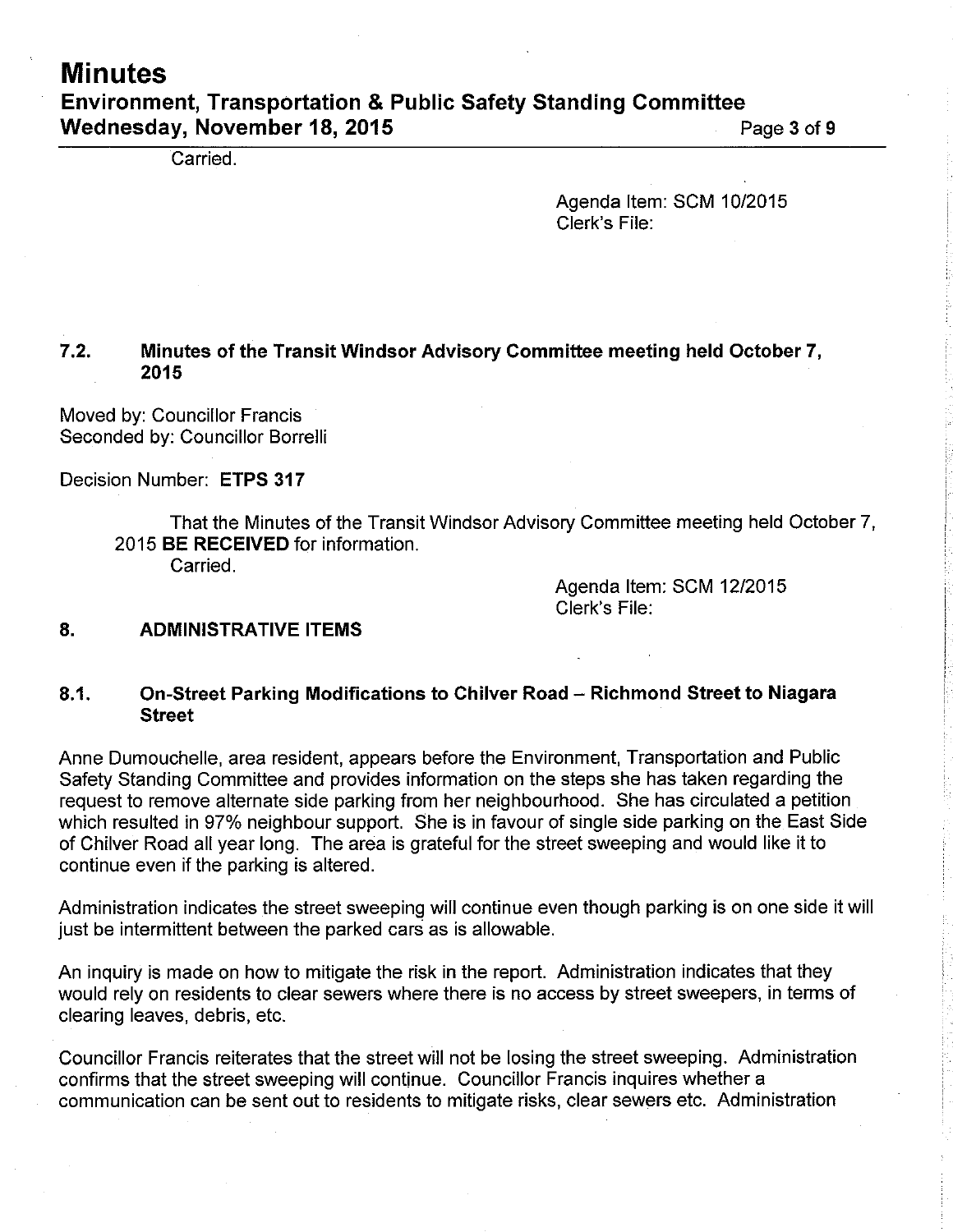# **Minutes** Environment, Transportation & Public Safety Standing Gommittee Wednesday, November 18, 2015 **Page 4 of 9** Page 4 of 9

indicates there aren't currently resources in the department budget to conduct these special types of notices. Administration adds if the sewers do get clogged, additional maintenance costs may be incurred.

Councillor Borelli inquires as to the frequency of street sweeping. Administration indicates that street sweeping is scheduled three times a year, during the spring, summer and fall seasons.

Councillor Payne inquires as to how many other streets have single side parking year round. Administration indicates they don't have an exact number but Willistead is a unique area, with Art in the Park.

Moved by: Councillor Holt Seconded by: Councillor Francis

Decision Number: ETPS 318

THAT the report regarding On-Street Parking Modifications to the 900 and 1000 blocks of Chilver Road BE RECEIVED by the Environment, Transportation & Public Safety Standing Committee for information; and

That City Council APPROVE single-side parking on the East side of the 900 and 1000 blocks of Chilver Road year round.

Carried.

Councillor Payne voting nay on this matter.

Agenda ltem: S 33/2015 Clerk's File: ACO/12103 ST2015

# 8.2. CQ62-2011 - Mandatory Recycling - City Wide

Moved by: Councillor Francis Seconded by: Councillor Borrelli

Decision Number: ETPS 319

That the report of the City Engineer dated October 30, 2015 entitled-CQ62-2011-Mandatory Recycling--City Wide BE RECEIVED for information. Carried.

> Agenda Item: S 28/2015 Clerk's File:El 2015

8.3. CQ30-2015 - Pillette Road and Grand Boulevard lntersection Review - Ward(s) <sup>5</sup> &8

Moved by: Councillor Holt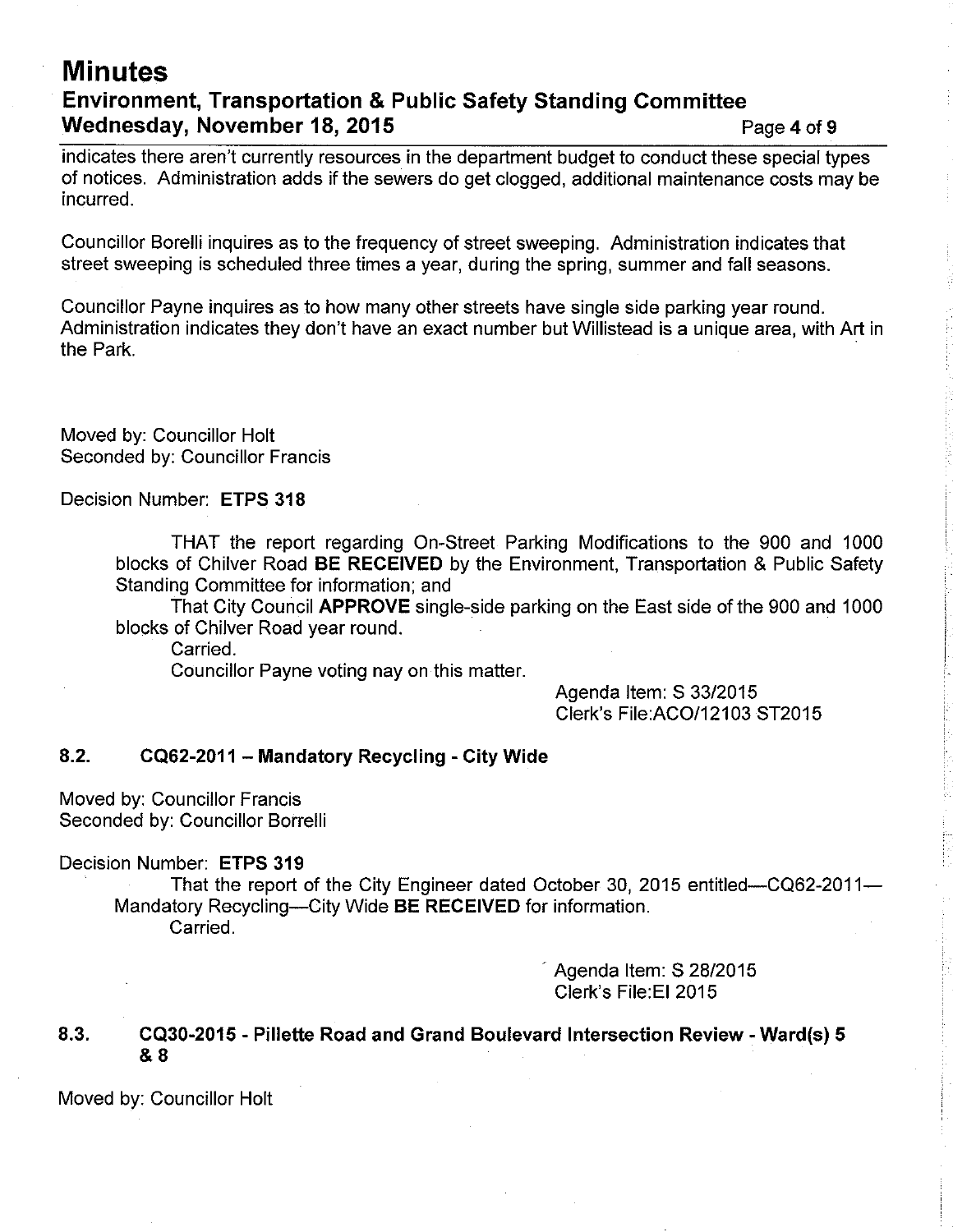# **Minutes** Environment, Transportation & Public Safety Standing Gommittee Wednesday, November 18, 2015 Page 5 of 9

Seconded by: Councillor Francis

Decision Number: ETPS 320

That the report of the City Engineer dated October 29, 2015 entitled--CQ30-2015 -Pillette Road and Grand Boulevard Intersection Review Wards 5&8, BE RECEIVED for information.

Carried.

Agenda ltem: S 2612015 Clerk's File:ST2015

# 8.4. CQ4-2015 - Wyandotte & Chilver Pedestrian Crossing - Ward <sup>4</sup>

Jake Rondot, Chair, Walkerville BIA appears before the Environment, Transportation and Public Safety Standing Committee regarding the administrative report Wyandotte and Chilver Pedestrian crossing and is in support of the crosswalk. The streetscape program last year was very productive and as a result pedestrian traffic has increased. Although he sites numerous issues at the intersection and he believes that the warrant studies weren't completed at appropriate days of the week when traffic is increased.

Carla Klingil, area resident appears before the Environment, Transportation and Public Safety Standing Committee regarding the administrative report Wyandotte and Chilver Pedestrian crossing and is in support of the crosswalk. She sites safety concerns and she believes that the warrant study should have taken place between Thursday and Sunday which are very busy days and there is constant crossing of pedestrians. She also indicates there are many elderly and people with children crossing at this point, and it's not feasible to ask them to walk two blocks out of their way to the current stop light. She sites heavy traffic and would like the warrant study to last longer than one day.

Councillor Holt inquires to Mr. Rondot if he's aware of how many events take place along that part of Wyandotte. Mr. Rondot indicates there are a number of events at that intersection. Art in the Park, Walkerville night markets amongst others, with a total of approximately 40 events during the season. Mr. Rondot reiterates the study was conducted on a Wednesday in September, he feels it was not an accurate reflection of the area during peak times.

Councillor Holt inquires as to the underground services in the area, why they exist if there isn't a crosswalk at that interseciion. Administration indicates the services are installed pre-emptive and they may be required in the future.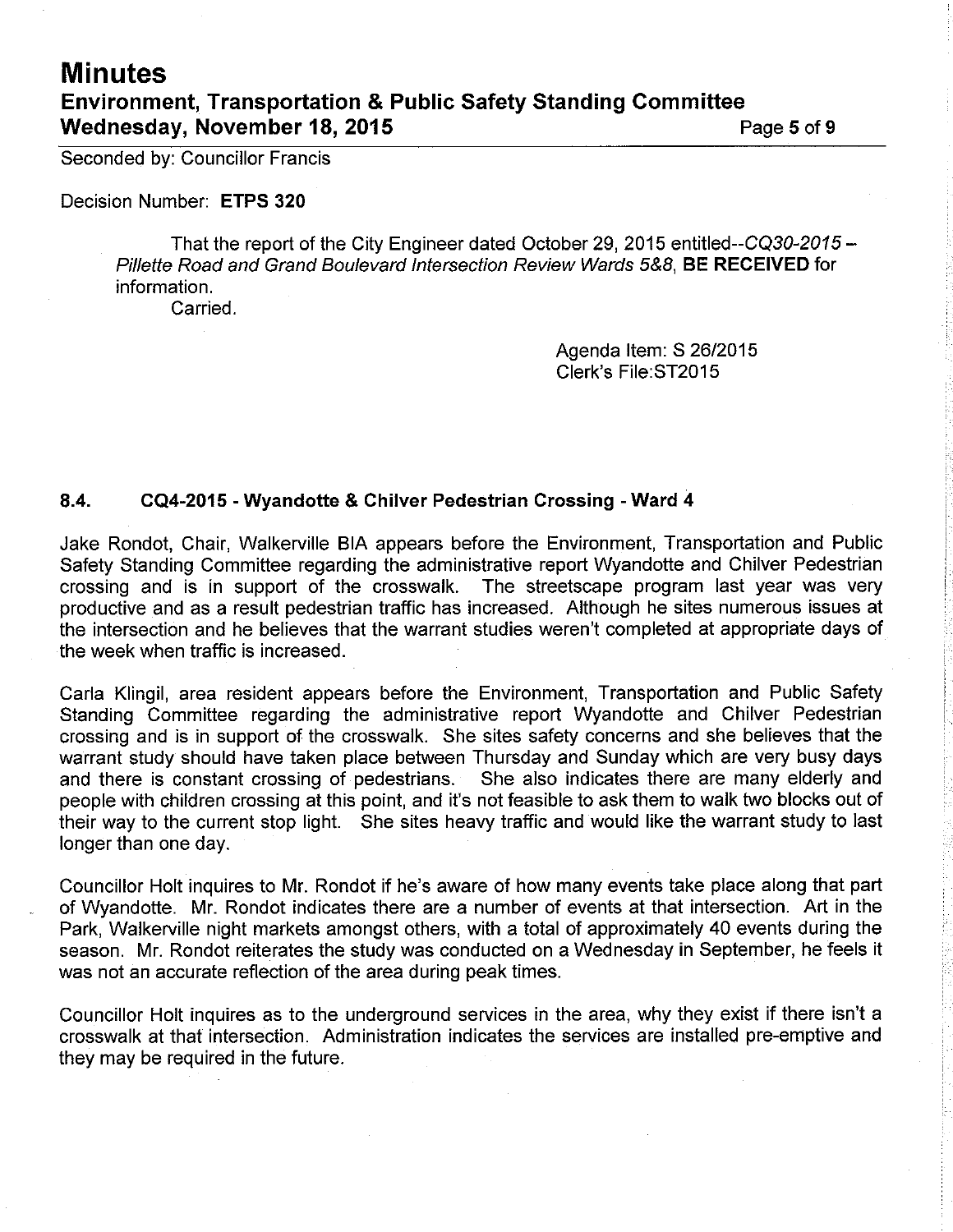# **Minutes** Environment, Transportation & Public Safety Standing Gommittee Wednesday, November 18, 2015 Page 6 of 9

Councillor Holt inquires as to the details of the process of the warrant study. Administration indicates warrants are not only based on volume of traffic, but also on other factors including collision history, sightline issues and other factors are also cited.

Councillor Payne inquires whether it is feasible to do the warrant counts at different times. He cites too many signals close together can create a gridlock including unintended consequences with traffic jams. Administration indicates a new warrant study is a possibility.

Councillor Francis inquires if the warrant study is completed at different times will it result in the same report conclusions. Administration responds yes. There will be additional costs to complete the warrant study again and report back the results.

Councillor Francis inquires whether an unintended consequence could result in increased neighbourhood traffic. Administration indicates it is a possibility as people may try to cut through neighbourhoods to avoid the streetlights. Wyandotte is considered an arterial road.

Moved by: Councillor Holt Seconded by: Councillor Payne

Decision Number: ETPS 321

That the Report of the City Engineer dated October 20, 2015 entitled CQ4-2015  $-$ Wyandotte & Chilver Pedestrian Crossing BE RECEIVED for information; and That Administration UNDERTAKE another warrant review for the lntersection of Wyandotte Street East & Chilver Road during an optimum time; and That the Wyandotte Street BIA BE CONSULTED during the process.

Carried.

Councillors Borelli and Francis voting nay on this matter.

Agenda Item: S 13/2015 Clerk's File: SW2015

l

# 8.5. CQ38-2015 - Woodlawn and Parkwood Avenues - Road Rehab - City Wide

Frank Wright, resident appears before the Environment, Transportation and Public Safety Standing Committee regarding the administrative report entitled CQ 38-2015, Road Rehab of Woodlawn and Parkwood Avenues indicating that the street is in poor condition and the residents on Woodlawn and Parkwood would like the street to be repaved soon.

Councillor Payne refers to the conclusion of the report citing whether Mr. Wright and the area <sup>i</sup> residents would consider the Local Improvement Petition method of paving. Mr. Wright indicates he's in favour of the Local lmprovement Petition method but he can't speak to the neighbour's wishes.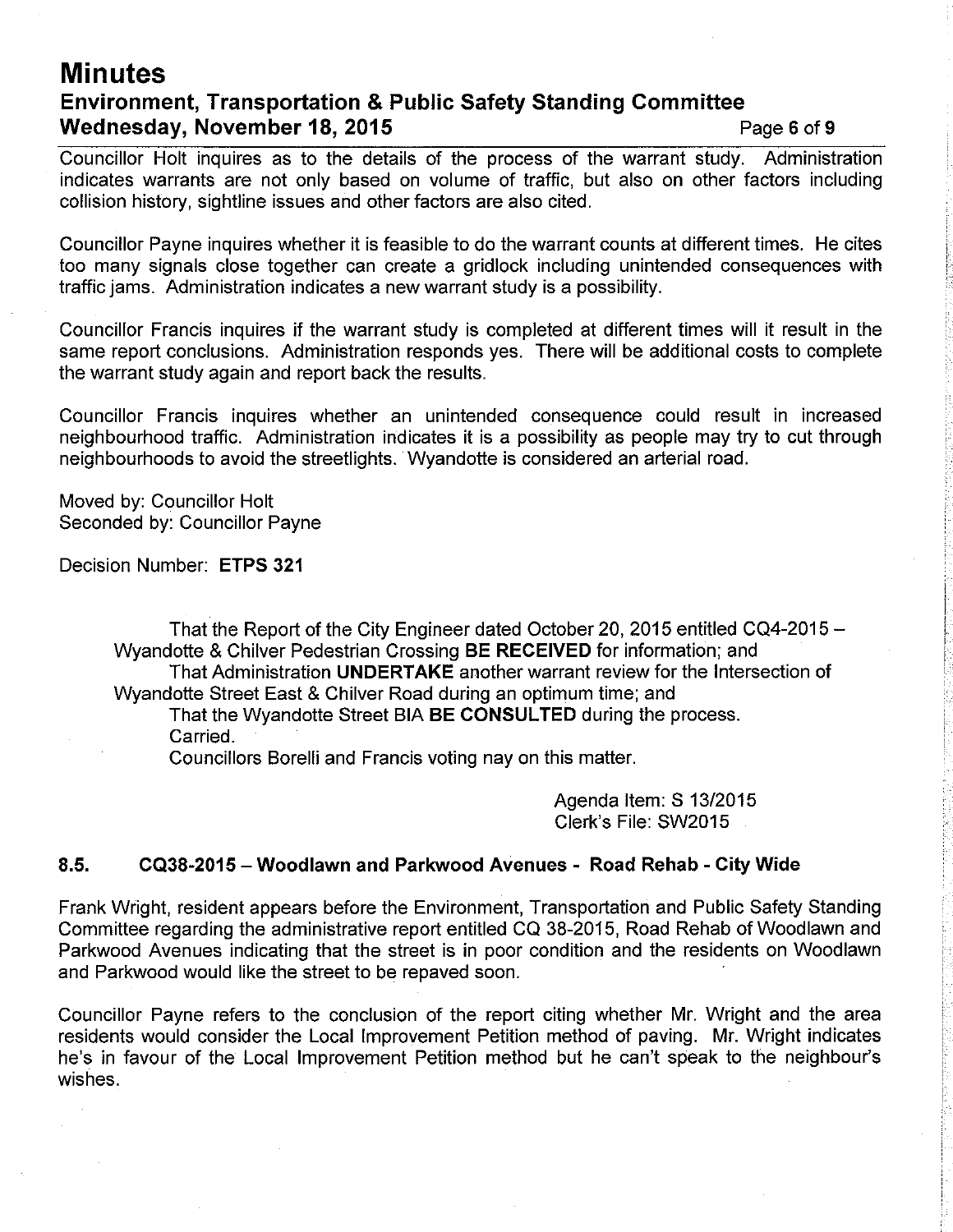# **Minutes** Environment, Transportation & Public Safety Standing Gommittee Wednesday, November 18, 2015 Page 7 of 9

Councillor Payne inquires as to the timeframe to carry out a Local lmprovement Petition should it be successful, when the actual work would be carried out. Administration indicates as to the paving of the street, there aren't any budgeted funds in the 5 year budget for this item, potholes would continue to be filled, but this road is not considered a high priority. Priorities are considered in terms of types of streets such as the expressway, arterial roads, and then local roads with curbs, then roads without curbs, this would be a low priority. Should a LIP be undertaken and it is then roads without curbs, this would be a low priority. successfully received it would jump the cue because of the residents contribution and could be completed in Year 1, 2 or 3 of the budget.

Councillor Payne inquires if the residents approve the LIP and it is successful what would be constructed. Administration indicates a 28ft. Wide pavement with curbs, gutters and proper road drainage would be constructed, this wouldn't include sidewalks or streetlights. Sidewalks and streetlights can be included on a separate petition.

Moved by: Councillor Payne Seconded by: Councillor Francis

Decision Number: ETPS 322

That the report of the City Engineer dated November 2,2015 entitled-CQ38-2015 Road Rehab of Woodlawn and Parkwood Avenues--City Wide BE RECEIVED for information. Carried.

> Agenda ltem: S 35/2015 Clerk's File: SW20l5

### 8.6. Initiation of Local Improvement for Street Lighting on St. John Street from Cedarview Street to Menard Street Ward 6 PWD 5058

Moved by: Councillor Francis Seconded by: Councillor Borrelli

Decision Number: ETPS 324

- l. That in view of the City of Windsor's intention to initiate the construction of new streetlighting on St John Street from Cedarview Street to Menard Street as shown located on attached Drawing C-3324, the attached report of the City Engineer to address the requirements of Section 6 of Ontario Regulation 586/06, **BE APPROVED** and the requirements regarding the notices to the public and owners of the lots liable to be specially charged with respect to the work, as required by Section 5 of Ontario Regulation 586/06, BE UNDERTAKEN, said notices to be in content as per the report of the City Engineer.
- Il. That assuming a sufficiently signed petition against the St John Street project is NOT received, the City Engineer BE AUTHORIZED to proceed with the tendering and Award of Tender to the low bidder, subject to the tender meeting project specifications, and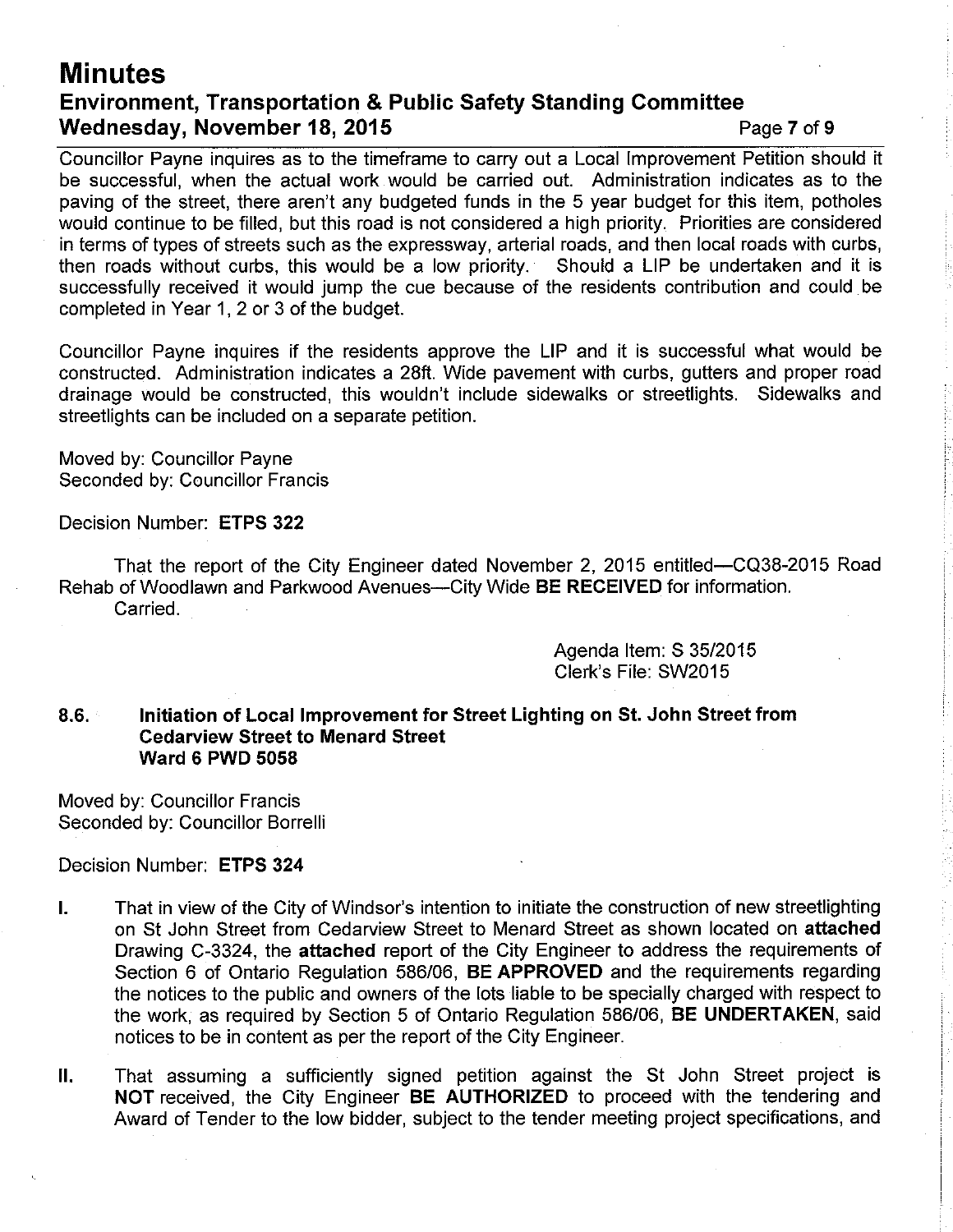# **Minutes** Environment, Transportation & Public Safety Standing Committee Wednesday, November 18, 2015 **Page 18, 2015** Page 8 of 9

being within the approved estimated budget; and subject to the terms and conditions of the City of Windsor's Purchasing By-law 93-2012; and that the Chief Administrative Officer and City Clerk BE AUTHORIZED to sign a contract with the low tenderer, satisfactory in form to the City Solicitor, in financial content to the City Treasurer, and in technical content to the City Engineer. Carried.

> Agenda ltem: S 36/20'15 Clerk's File:SL/12374

### 8.7. Verbal update of the Parks Master PIan was provided.

Phil Roberts, Executive Director of Parks appears before the Environment, Transportation and Public Safety Standing Committee and provides a verbal update of the Parks Master Plan. He indicates the plan is not currently available, final edits are underway. When the report it ready it will be distributed to members of the committee prior to the next Environment, Transportation and Public Safety Standing Committee.

Moved by: Councillor Francis Seconded by: Councillor Borrelli

> That the verbal update provided by the Executive Director of Parks regarding the Parks Master Plan BE RECEIVED for lnformation. Carried.

### 9. TRANSIT BOARD ITEMS

#### 9.1. 2016 OPERATING AND CAPITAL BUDGETS - Citywide

Moved by: Councillor Payne Seconded by: Councillor Francis

#### Decision Number: ETPS 323

That the report of the Corporate Leader Transportation Services dated November 2, 2015 entitled-Transit windsor 2016 Operating and Capital Budgets-City Wide BE REFERRED to the 2016 Operating and Capital Budget Meeting. Carried.

> Agenda ltem: S 2412015 Clerk's File: AFB|12131